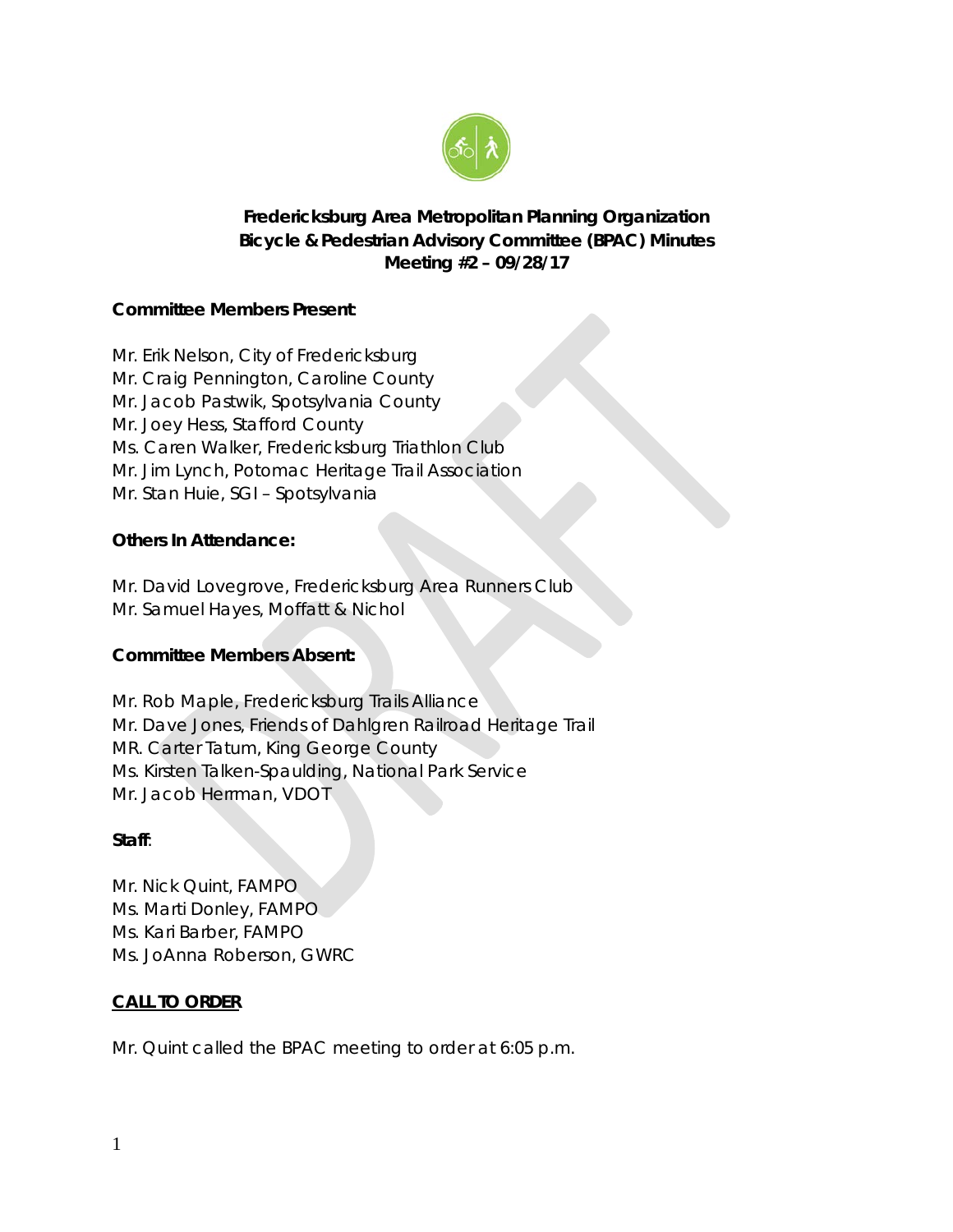## **APPROVAL OF AGENDA**

Upon motion by Mr. Pennington and seconded by Mr. Pastwik, with all concurring, the BPAC agenda for September 28th was accepted as submitted.

## **APPROVAL OF BPAC MEETING MINUTES OF AUGUST 31, 2017**

Mr. Lynch stated discussion and action in regard to the Harry Nice Memorial Bridge project in King George County was addressed; however, it was not included within the minutes. Mr. Quint concurred that the item was discussed and that the minutes would be updated to reflect the edit. Mr. Quint stated the discussion centered on the scope of repairs planned for the bridge. The original improvements included widening from two to four lanes, adding shoulders and a shared-use path. The latest design has narrower shoulders and a narrower shared-use path. Mr. Quint advised that there was no action needed from BPAC; however, both FAMPO/GWRC have submitted letters to the governors of Maryland and Virginia expressing the request to have the project implemented as initially planned and stating opposition to the revisions. Mr. Quint stated that the letters of opposition were in response to a request from the King George County Board of Supervisors, who also submitted letters to the governors expressing their opposition.

The other amendments needed to the minutes were grammatical in nature and not in content matter and will be updated after the conclusion of tonight's meeting.

Upon motion by Mr. Nelson and seconded by Mr. Hess, with all concurring, the minutes from the August  $31<sup>st</sup>$  meeting were adopted with revisions noted to be made accordingly.

# **BICYCLE AND PEDESTRIAN FACILITY TYPES**

Mr. Quint advised that choosing bicycle facility types is dependent on multiple factors including the following: targeted user groups, corridor conditions in all areas (urban, suburban, & rural), and facility costs.

Mr. Quint explained several additions to the list of bicycle and pedestrian facilities. The first was separated bike lanes. Mr. Quint stated that a separated bike lane is a bicycleonly facility that is located within or adjacent to a roadway but is physically separated from motor vehicle traffic with a vertical element (bollards, planters, curb, etc.). Separated bike lanes are designated from standard and buffered lanes by the vertical element which helps make them a less stressful facility when compared to the previous two. The separated bike lanes enhance safety for all road users and encourage more cyclists to utilize them.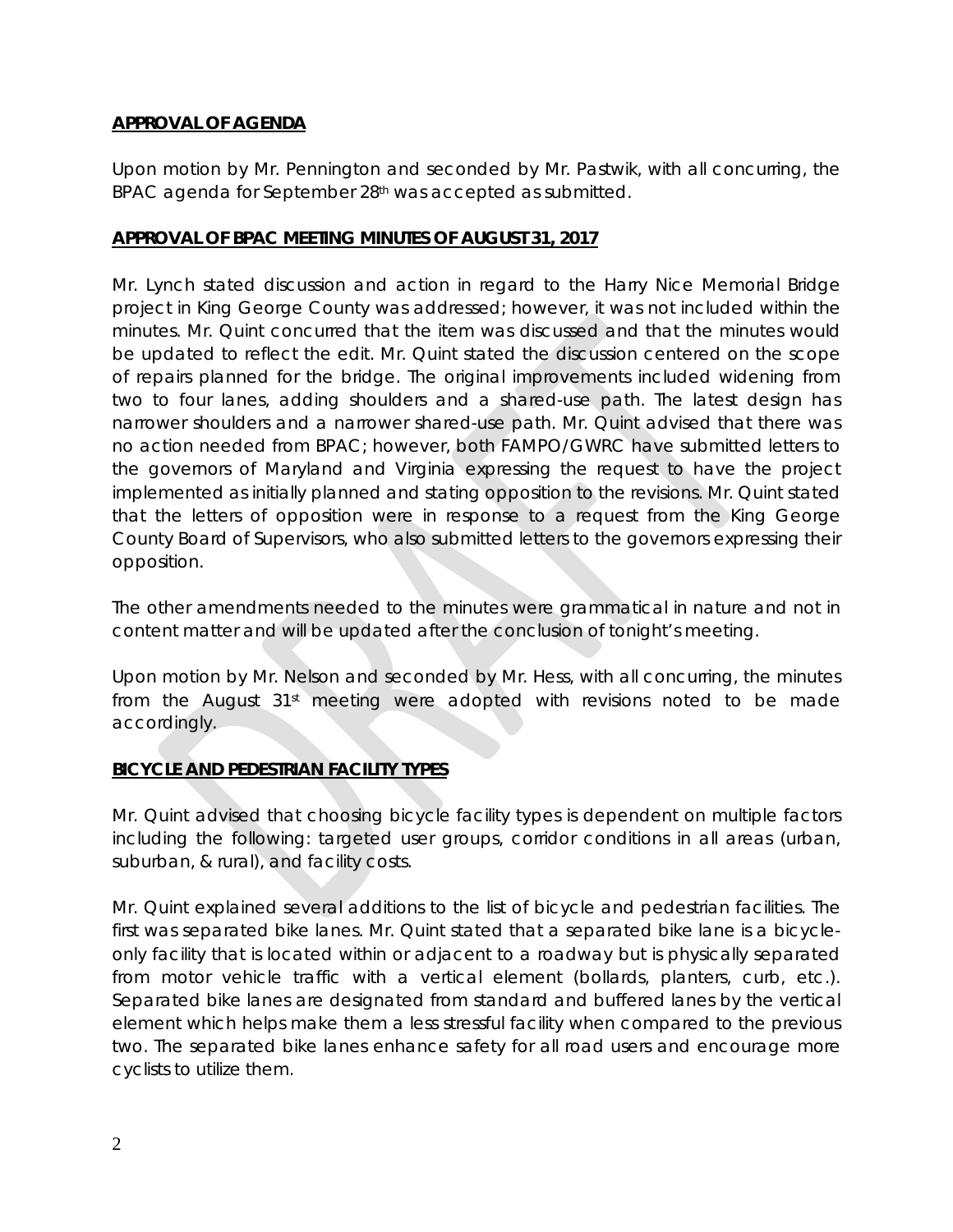Mr. Quint stated that separated bike lanes can operate as one-way or two-way facilities. The design can integrate with turning automobile traffic at intersections or they can be completed separated. They can be designed at the roadway grade, at the sidewalk grade or at an intermediate grade.

Mr. Quint advised that the bike boulevard is another facility improvement that is new since the last regional bicycle and pedestrian plan. Mr. Quint stated that a bike boulevard is a segment of streets that has been modified to accommodate through bicycle traffic and minimize motor vehicle traffic. Things such as signage, shared-lane markings, partial or full street closures, mini traffic circles, etc. are examples of improvements that could be utilized for designation of a bike boulevard.

Mr. Quint advised that another new type of facility is advisory bike lanes. This facility defines a preferred space for bicyclist and motorists to both operate safely on narrow streets that would otherwise be a shared roadway environment. The shoulder is delineated by pavement markings and optional pavement colors. Roads with advisory lanes will accommodate low to moderate volumes of two-way motor vehicle traffic and provide a designated space for bicyclists with little or no widening on the paved roadway. Motorists are allowed to only enter the shoulder when no cyclists are present and must overtake these users with caution due to potential oncoming traffic. Advisory bike lanes can open up more roadways for comfortable bicycle travel, especially in rural areas. Mr. Quint stated that advisory bike lanes are a new concept in the United States, but they do exist in Alexandria.

Another newly added item is median islands. This is a specific type of crossing island that is in the median of a road, providing pedestrians a place of refuge when crossing a street. Mr. Quint stated that median islands need to be at least six feet wide.

Mr. Quint advised that pedestrian hybrid beacons (PHB) are pedestrian-activated devices used to warn and control traffic at marked crosswalks. This type of improvement has been around for some time. Rectangular Rapid Flash Beacons (RRFB) are a newer concept that are also installed at midblock road crossings. These devices provide an irregular flash that has been shown to be better at getting the attention of motor vehicle drivers.

The BPAC committee members made the following comments, recommendations, etc. at tonight's meeting:

Mr. Nelson asked if regionally there are consistencies in marking facilities, signage, etc. on roads in the area. Mr. Hess stated that the designations are mandated by VDOT terminology. Mr. Huie asked what the law is regarding markings at crosswalks, as a youth was recently killed in Spotsylvania at a crosswalk. Mr. Hess stated that crosswalks are designated by speed limits – on lower-speed roads usually pedestrians need to yield